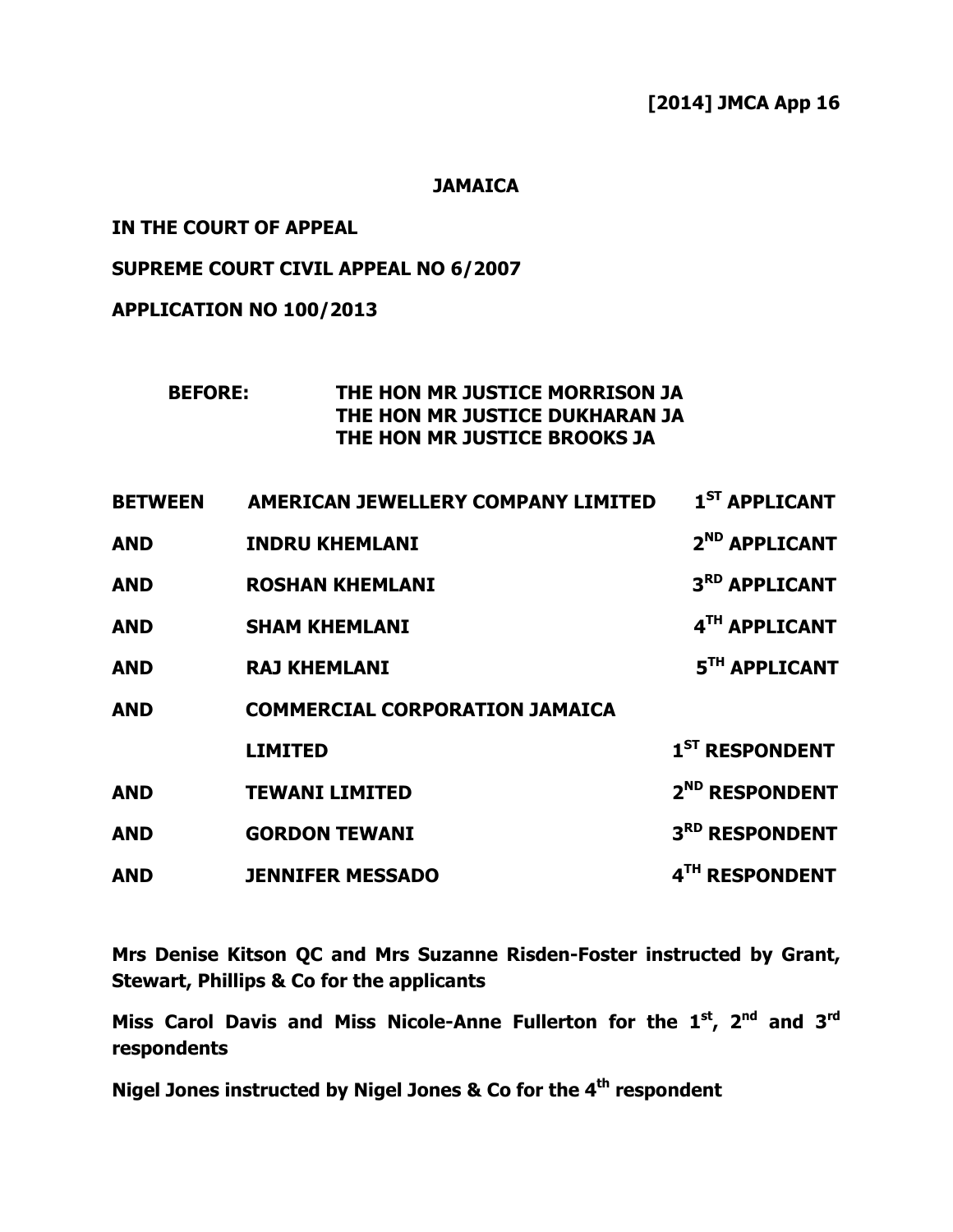## 5 December 2013 and 20 June 2014

#### MORRISON JA

[1] By notice of application for court orders filed on 10 September 2013, the applicants ('American Jewellery') seek an order that this court "clarify and/or correct the error arising in its Judgment of  $1<sup>st</sup>$  October 2010". The ground of this application is that there is an inconsistency between the judgments delivered by the members of the court and its orders as drawn.

[2] Rule 42.10(1) of the Civil Procedure Rules 2002 ('the CPR') provides that "[t]he court may at any time (without an appeal) correct a clerical mistake in a judgment or order, or an error arising in a judgment or order from any accidental slip or omission". This is the well-known 'slip rule', which has been a feature of the rules of civil procedure for many years. While this is not one of the rules of the CPR which has been explicitly incorporated into the rules of this court by rule 1.1(10) of the Court of Appeal Rules 2002, it is common ground between the parties that this court may, by virtue of its inherent jurisdiction to control its process,"correct a clerical error, or an error arising from an accidental slip or omission...in its judgment or order" (per Harris JA, in **Brown v Chambers** [2011] JMCA Civ 16, para. [11]).

[3] The  $1^{st}$ ,  $2^{nd}$  and  $3^{rd}$  respondents ('Commercial') have offered no objection to this application. However, the  $4<sup>th</sup>$  respondent ('Mrs Messado') has challenged the very assumption upon which it is based, contending that, on a true reading of the judgments and orders in question, there is in fact no error or inconsistency. The single issue that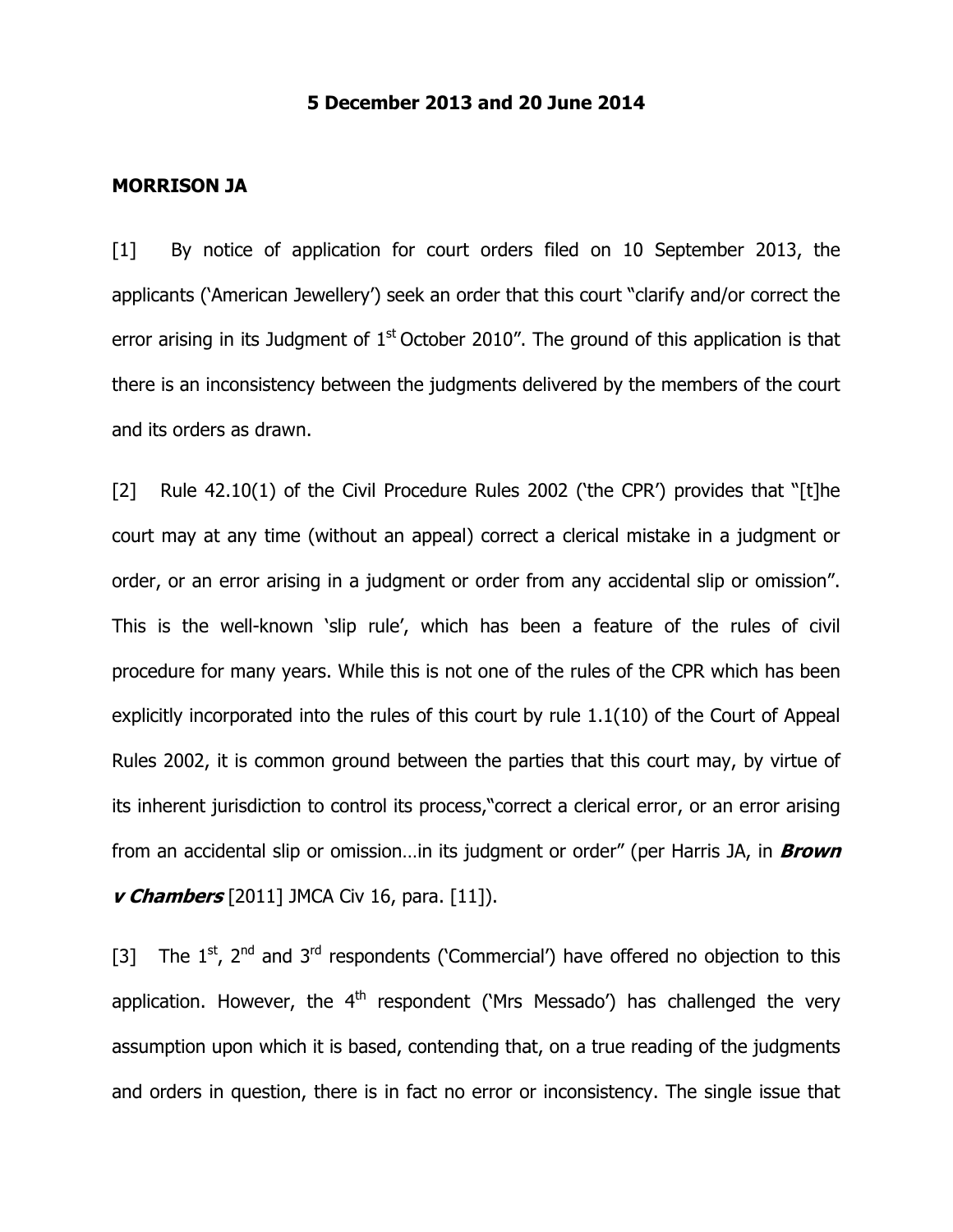therefore arises on this application is which of the parties is correct on this question. At the heart of the matter is the order by this court that Mrs Messado, as damages for breach of a professional undertaking, should pay interest on the sum of \$575,000.00, no order having been made for payment of the principal by her, or indeed, by anyone else.

[4] But it is first necessary to say something of the history of the litigation, which is long and complicated. Beswick J (as she then was) conducted the trial of five consolidated actions, which lasted 27 days, spread over 20 months and her judgment was delivered on 4 December 2006. This was followed by a five day hearing in this court (Cooke, Harrison and Dukharan JJA), after which judgment was delivered on 1 October 2010. And finally (or so it appeared), after the hearing of a further appeal to the Privy Council, the judgment of the Board was given on 7 February 2013. For the purposes of this application, it is happily unnecessary to attempt more than an outline of this history, so as to give an understanding of the very narrow issue which now remains open for consideration. I have gratefully adapted this outline from the judgment of the Board, which was delivered by Lord Wilson.

[5] By an agreement comprised in two related contracts entered into on 16 August 1999, American Jewellery contracted to sell property known as 3 Tropical Plaza, Constant Spring Road ('the property') to Commercial. The total price was \$20,000,000.00 and, as agreed, Commercial paid a deposit of \$4,000,000.00. The property comprised of two retail shops, one of which was at the date of the agreement occupied by American Jewellery for the purposes of its business. Under the terms of the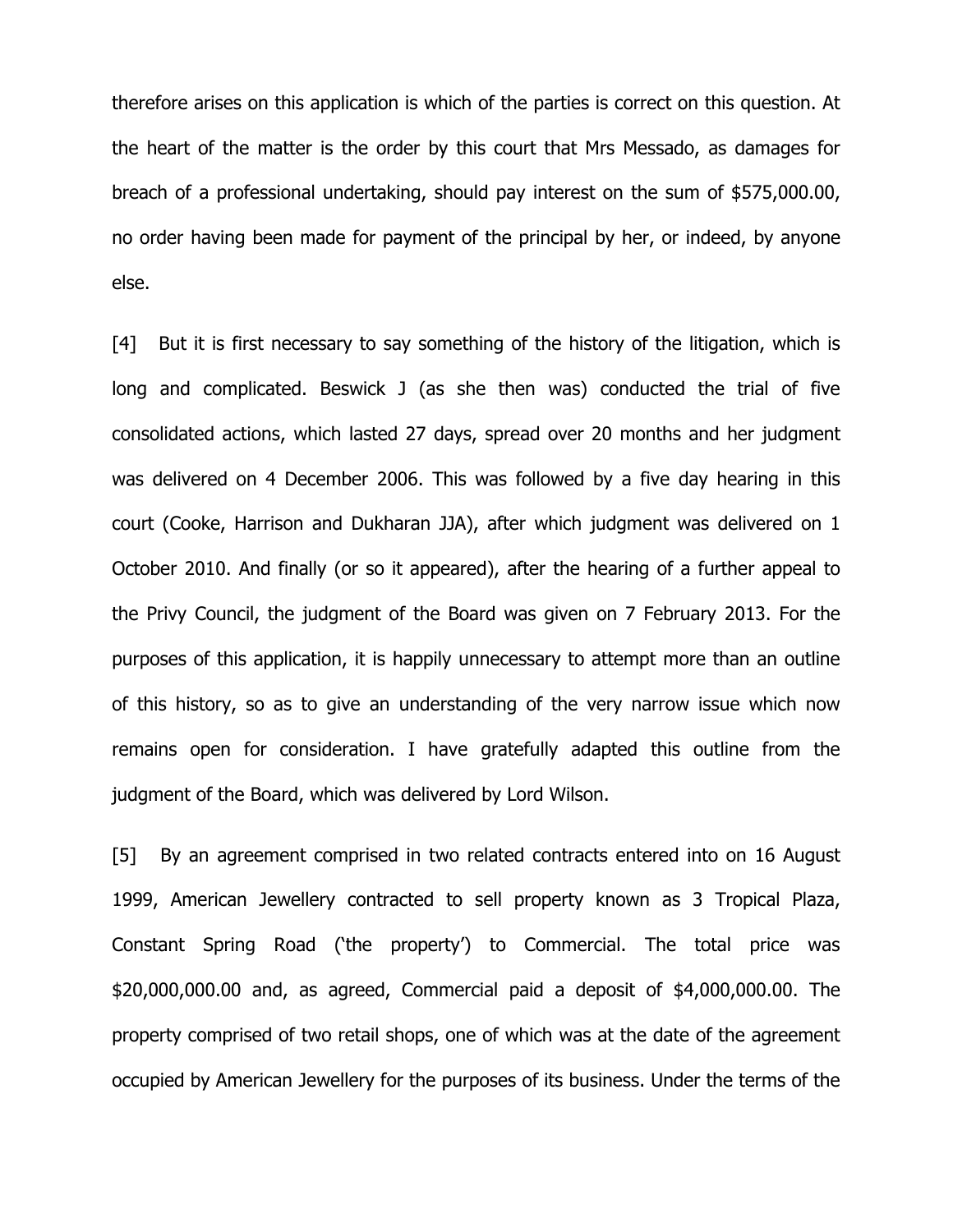agreement, it was agreed that, upon completion of the sale, which was scheduled for 30 September 1999, this shop would be leased back to American Jewellery for a period of three years. American Jewellery and Commercial were represented in the transaction by Mr Raymond Clough and Mrs Messado respectively, both experienced conveyancing attorneys-at-law. Mr Clough had carriage of sale.

[6] The transaction was beset by many problems. American Jewellery was unable to complete on the agreed completion date and, by agreements negotiated between Mr Clough and Mrs Messado on behalf of their respective clients, various strategies were adopted to move the sale along. These included Commercial advancing \$6,397,313.00 on American Jewellery's behalf to discharge an existing mortgage on the property in December 1999 and making a further part payment on the purchase price of \$4,000,000.00 early in 2000.

[7] So it was that, by letter dated 15 March 2000, Mrs Messado came to give on American Jewellery's behalf the professional undertaking with which the current phase of the proceedings is concerned. This was an irrevocable undertaking to Mr Clough in respect of (as the Board put it at para. 11 of their judgment) "what then appeared to be the balance of the price, namely \$6,120,898.00". The condition of the undertaking was that this amount was to be paid "in exchange for duplicate Certificate of Title…duly endorsed in the name of [Commercial] duly free and clear of all encumbrances".

[8] On 16 June 2000, Commercial was duly registered as proprietor of the property, though it appears that there continued to be a dispute as to the terms of the lease-back of the shop which American Jewellery had continued to occupy. I cannot improve on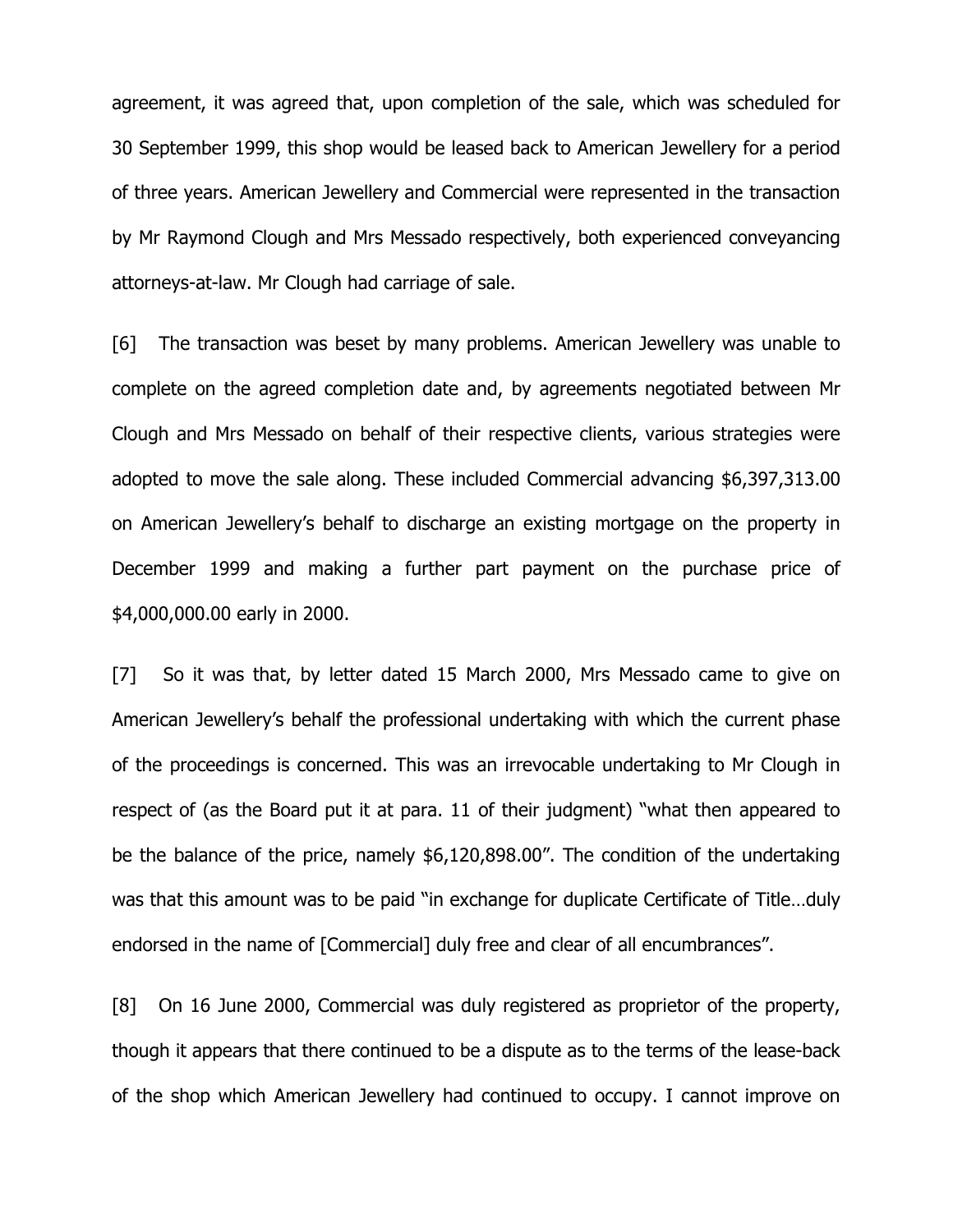Lord Wilson's summary (at paras 15-17) of how the matter (the conveyancing aspect of

it, at any rate) was finally brought to a conclusion:

"15. On 23 June 2000 Mrs Messado sent to Mr Clough a statement of the balance of the price allegedly payable to American Jewellery. The present appeal requires attention only to one entry on it, namely a proposed deduction from the price of \$575k, inclusive of GCT, by way of rent allegedly payable by American Jewellery from 1 March to 30 June 2000 referable to the shop.

16. On 18 July 2000 Mrs Messado sent to Mr Clough a cheque for \$2m on account of the balance payable but she expressed it to be in consideration of agreement by American Jewellery that it would suffer not only the deduction, already proposed, of \$575k by way of rent from March to June 2000 but also a deduction of \$862,500 in respect of the rent due for the six months from July to December 2000. The cheque was made payable to Mr Clough's firm; and he cashed it. Three days later Mrs Messado sent to Mr Clough a statement of the balance payable, revised so as to allow for the further payment and for the further deduction: the balance was \$388,402.

17. Under cover of a letter dated 29 August 2000, Mrs Messado duly sent to Mr Clough a cheque for \$388,402. She requested him to sign, and to return to her, a copy of the letter 'in acknowledgment of receipt and in discharge of our client's obligations herein'. He did so."

[9] On 7 June 2001, American Jewellery filed action against Commercial and Mrs Messado was subsequently added as a defendant. As against Commercial, it was alleged that the purchase price had not been fully paid and a balance in the region of \$1,656,825.57 was claimed (this amount included both the deductions of \$575,000.00 and \$862,500.00 which had been referred to by Mrs Messado in her letter to Mr Clough dated 18 July 2000). And, as against Mrs Messado, American Jewellery claimed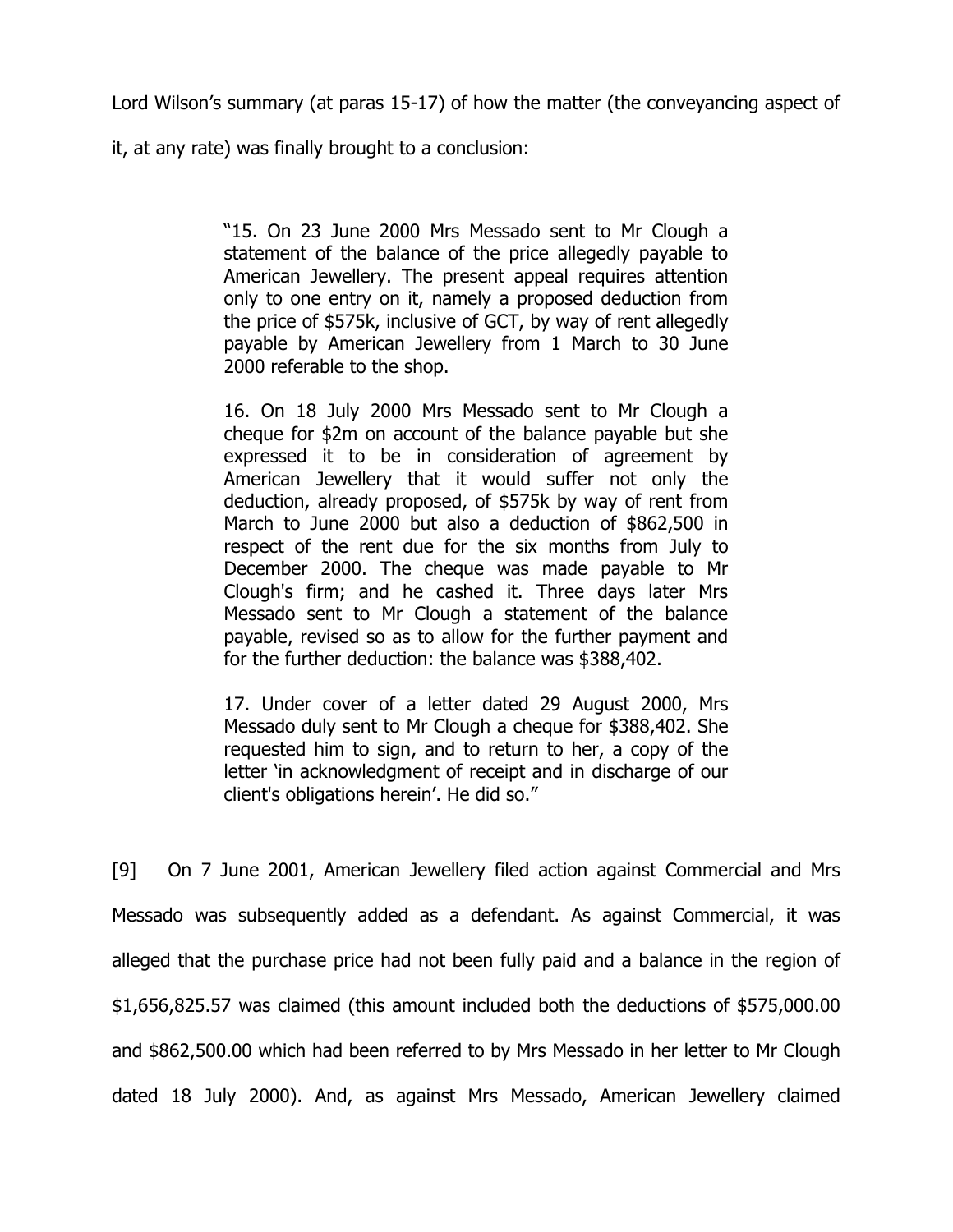"damages for breach of her professional undertaking given in respect of the sale of 3 Tropical Plaza".

[10] As regards the claim against Commercial, Beswick J's general conclusion was that, as the agent of American Jewellery, Mr Clough had had the authority to agree to the deductions stipulated by Mrs Messado and that he had done so by encashing the cheque sent on 18 July 2000 and by signing and returning to Mrs Messado a copy of her letter dated 29 August 2000 enclosing the cheque for \$388,402.18 as payment of the balance of the purchase price. However, the learned judge considered that the deduction of \$575,000.00 was improperly made. The basis of this view was that American Jewellery could not be liable to pay rent for the shop, which it continued to occupy, to Commercial during a period prior to the registration of Commercial's interest on 16 June 2000, when it (American Jewellery) was still the registered owner of the property. Commercial was therefore ordered to pay the \$575,000.00 (see paragraph (2) of the judge's summary of her orders at para. 208 of her judgment).

[11] As regards the claim for breach of undertaking, the learned judge found that Mrs Messado had breached her undertaking by not paying the agreed balance of the purchase money and costs within a reasonable time of the registration of her client's name on the title. Treating a reasonable time as seven days from 16 June 2000, the judge accordingly ordered that Mrs Messado should pay interest on the amount of \$388,402.18 for the period 23 June 2000 to 29 August 2000 (when the balance was paid to Mr Clough), at a commercial rate to be determined either by agreement or by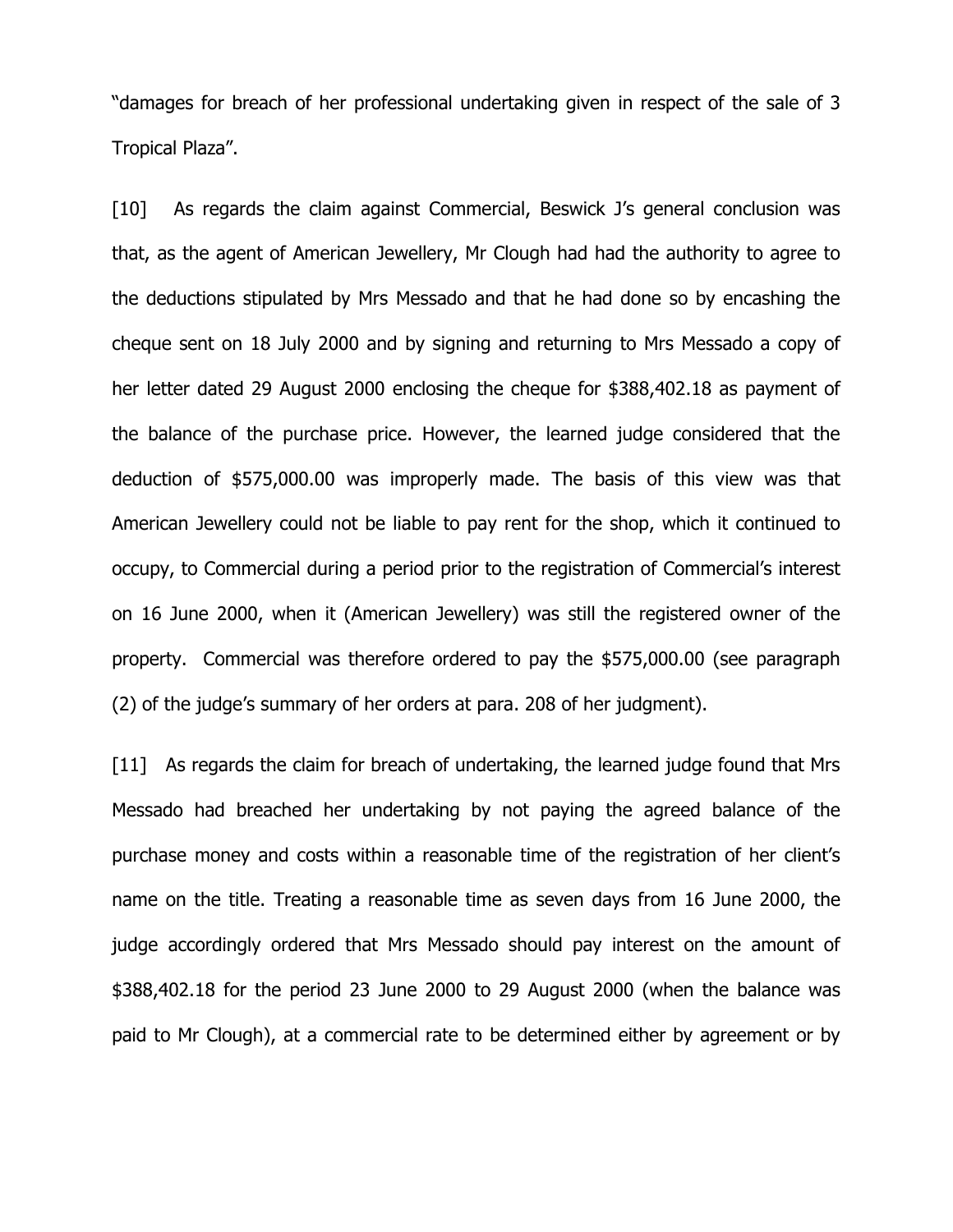the Registrar of the Supreme Court (see paragraph (5) of the judge's summary of her orders at para. 208 of the judgment).

[12] On appeal, this court upheld Beswick J's general conclusion as to Mr Clough's authority to bind American Jewellery. However, disagreeing with the judge on this point, the court considered that the deduction of \$575,000.00 was also covered by Mr Clough's agreement and that there should have been no award of this sum to American Jewellery. On the question of Mrs Messado's liability for breach of her undertaking, it was held that, in addition to interest for late payment of the \$388,402.18, there should be an order for the payment of interest on the sum of \$2,000,000.00, which had only been paid on 18 July 2000, that is, over three weeks after it should have been paid. And finally, this court ordered that Mrs Messado should also pay interest on "the sum of \$575,000.00 from 25 June 2000 to the date of payment".

[13] On this last point, Cooke JA (with whom Harrison and Dukharan JJA agreed) said this (at para.  $[15]$ ):

> "Finally, on this aspect, there is the sum of \$575,000.00 which was also outstanding, the learned judge having determined that that was a wrongful deduction. There is a breach of undertaking in respect of the payment of this amount. I do not know if this sum has yet been paid. There is no documentary evidence which I have seen to so indicate. If it has been paid, then interest is to be calculated on similar terms as to the sums above from 25 June 2000 to the date of payment. These late payments and non-payment lead to the breach of an undertaking rather than to a breach of contract by the purchaser."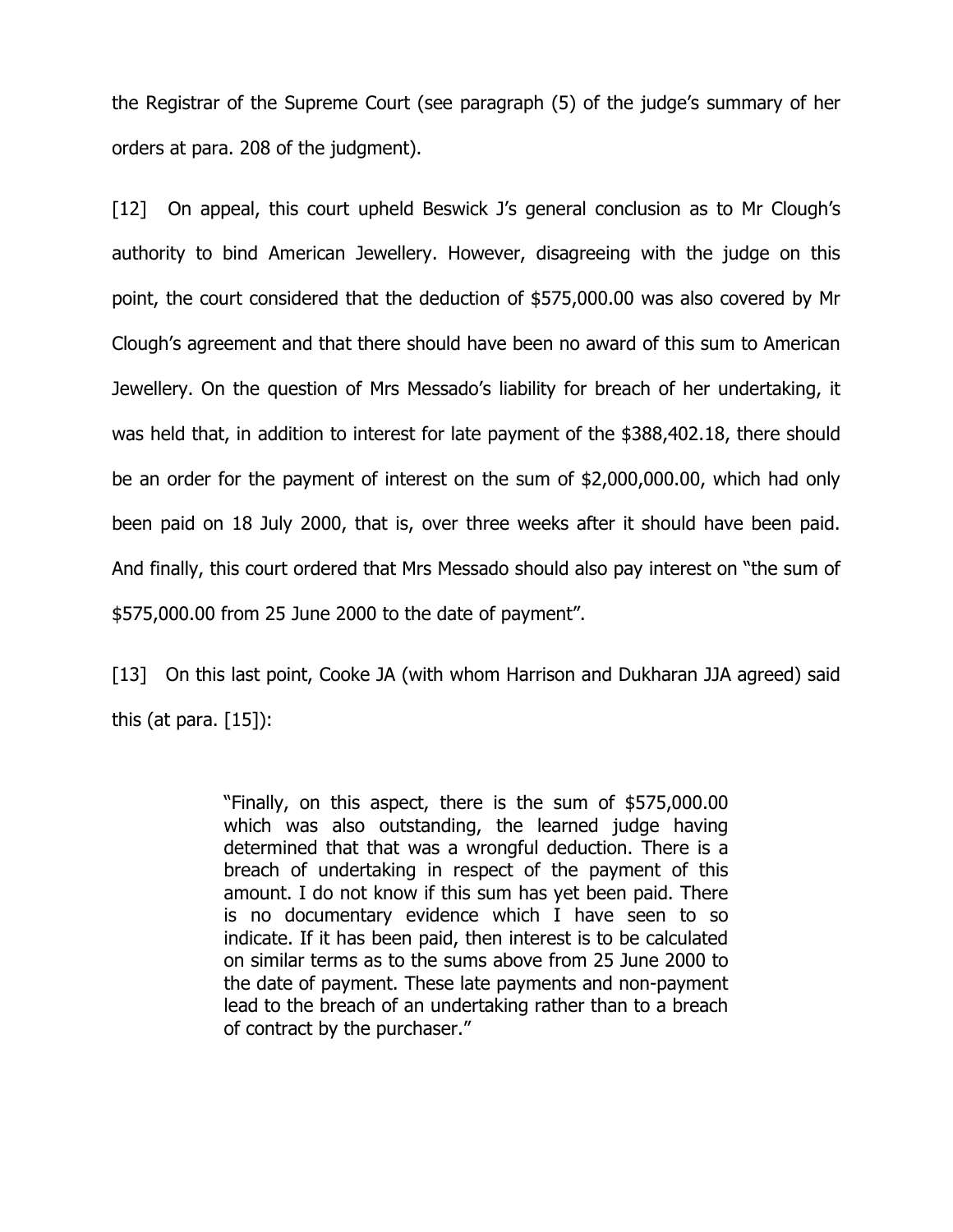# [14] Further, summarising his conclusions (at para. [23]), Cooke JA added this:

"I would uphold the order made by the learned judge except for the following:

- (1) There should be an award to the  $1<sup>st</sup>$  appellant [American] Jewellery] for \$575,000.00, as stated in paragraph (2) of the listing of the orders made. This sum it will be recalled, related to a deduction from the purchase monies. This sum which I agree was wrongly deducted ought properly to be considered in the claim in respect of the breach of professional undertaking.
- (2) Accordingly, paragraph (5) of the listed orders has to be amended to take into account the sums of not only \$388,402.18, but also the sum of \$575,000.00 and \$2,000,000.00 as stated in paragraph 15 of this judgment. So, therefore, the rate of interest on \$388,402.18 is as the learned judge prescribed and in respect of the two other sums, is to be similarly determined and the period for which interest is due is set out in paragraph 15 (supra).
- $(3)$  ..."

[15] The terms of the orders ultimately made by this court were as proposed by

Harrison JA (at para. [51]). The relevant paragraphs are (i) and (ii):

"(i) There shall be no award to the  $1<sup>st</sup>$  appellant [American Jewellery] for the sum of \$575,000.00.

(ii) The  $4<sup>th</sup>$  respondent [Mrs Messado] shall pay to the  $1<sup>st</sup>$ appellant [American Jewellery] as damages for breach of undertaking, interest on the sum of \$388,402.18 from 23 June to 29 August 2000, on the sum of \$2,000,000.00 from 23 June 2000 to 18 July 2000 and on the sum of \$575,000.00 from 25 June 2000 to the date of payment. Interest is to be paid at a commercial rate to be determined either by agreement within 30 days of the date of delivery of this judgment or by the Registrar of the Supreme Court/Court of Appeal."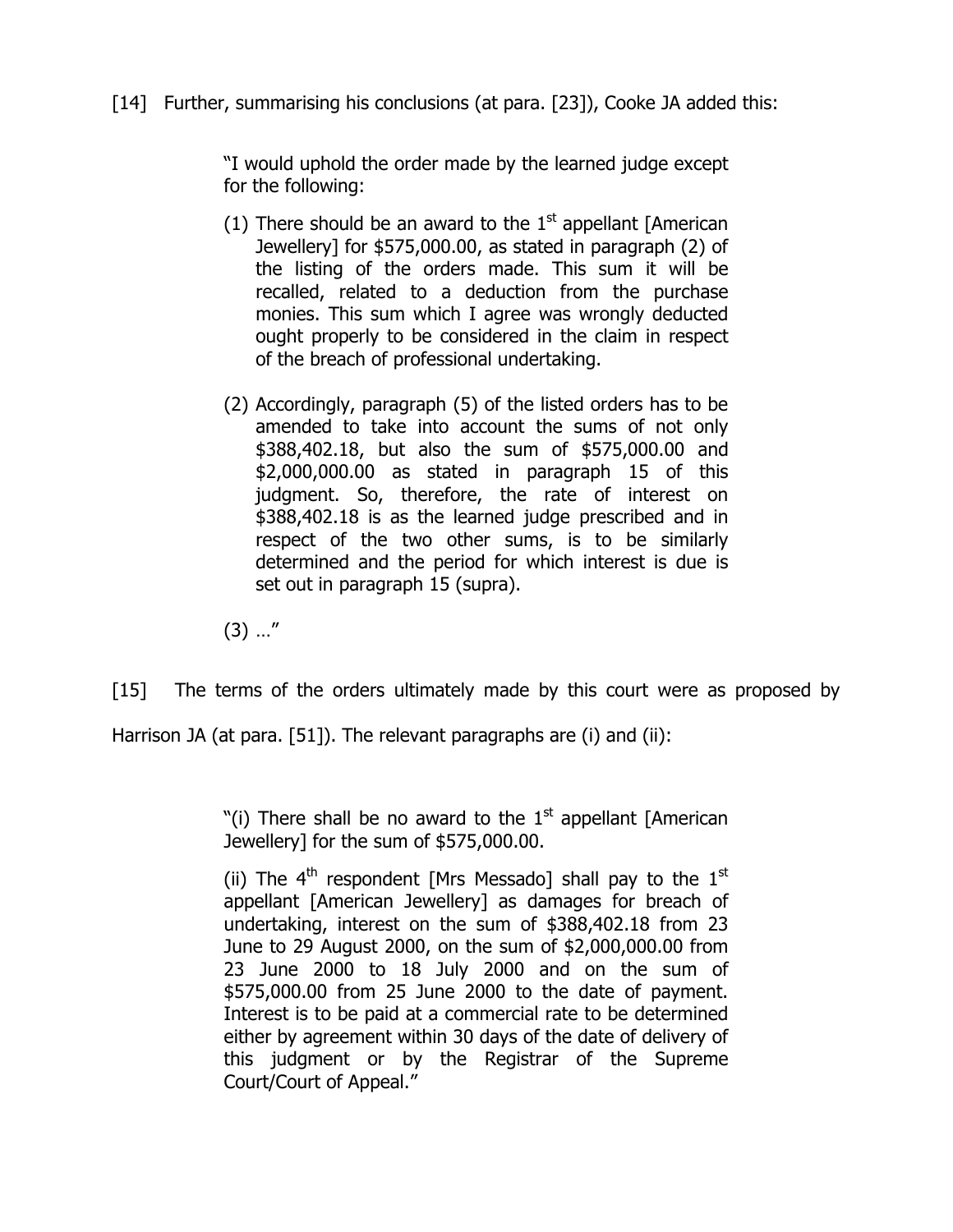[16] As I have indicated, American Jewellery appealed to the Privy Council from the judgment of this court. As Lord Wilson observed (at para. 9), before the Board the major issue was "whether American Jewellery invested Mr Clough with ostensible authority to agree with [Commercial], acting through Mrs Messado, that certain deductions should be made from the price payable to it upon completion of the sale". After reviewing the relevant authorities and some features of the evidence, Lord Wilson stated (at para. 35) that "[t]he Board is in no doubt that…Beswick J and the Court of Appeal were correct to hold that Mr Clough had ostensible authority to enter on behalf of American Jewellery into the agreement with Mrs Messado (into which, on any view, he did indeed enter) to the effect that American Jewellery would accept the two deductions".

[17] Lord Wilson noted (at para. 20) that American Jewellery had also asked the Board to consider a subsidiary question arising out of this court's order for the payment of interest on the sum of \$575,000.00 by Mrs Messado: "Why (asks American Jewellery) is interest to be paid to it when the order for payment by [Commercial] of the principal sum has been set aside and, according to the order as drawn, 'there shall be no award' for payment of it?" Despite considering that this question "at first sight seems reasonable", the Board declined to express a concluded view on it, in the light of the fact that Mrs Messado, who was not a party to the appeal to the Privy Council, was not before it. But Lord Wilson did allow himself the remark that "passages in the leading judgment of Cooke JA in the Court of Appeal, in which he proposed orders with which the other two judges expressed their agreement, suggest that the court may perhaps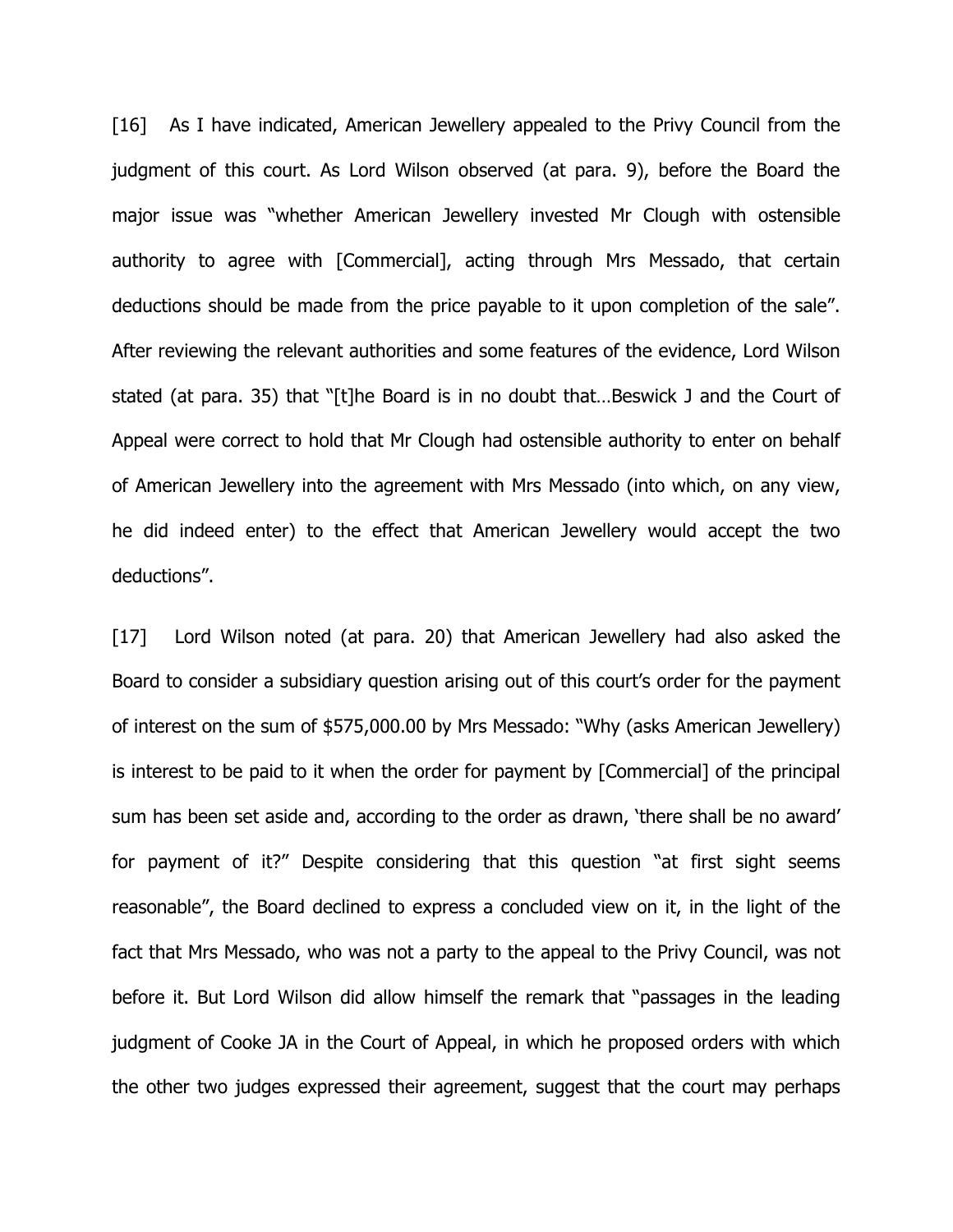have concluded that Mrs Messado was also obliged by her undertaking to pay the principal sum of \$575k to American Jewellery; and therefore that the actual orders of the court that there should be 'no award' for payment of it and that Mrs Messado should pay only interest referable to it are incorrectly drawn". The learned judge also expressed the view that "it is unfortunate that those representing American Jewellery have for two years apparently failed to notice this possible inconsistency between the judgments of the Court of Appeal and its orders as drawn, still less, if so advised, to apply to that court, on notice to Mrs Messado, for amendment of its orders under the slip rule, namely Rule 42.10 of the Civil Procedure Rules".

[18] So the parties are before us now for this purpose. We were told by Mrs Kitson QC for American Jewellery (and we naturally accept) that, on that side, the "inconsistency" between this court's orders as drawn and its judgments was noted, but that it had been thought that the appropriate way to deal with it was by way of the further appeal to the Privy Council. Be that as it may, Mrs Kitson submitted, there is a clear error on the face of this court's judgment: despite Cooke JA having held (at para. [23] of his judgment) that there should be an award to American Jewellery for \$575,000.00, the order finally disposing of the appeal was that there should be no award to American Jewellery in the same amount. This was a patent conflict in the judgment, amounting to an accidental slip or omission which can be remedied either under rule 42.10 of the CPR or the court's inherent jurisdiction. Accordingly, Mrs Kitson invited the court to correct its final order to incorporate an order for payment of the sum of \$575,000.00 to American Jewellery by Mrs Messado.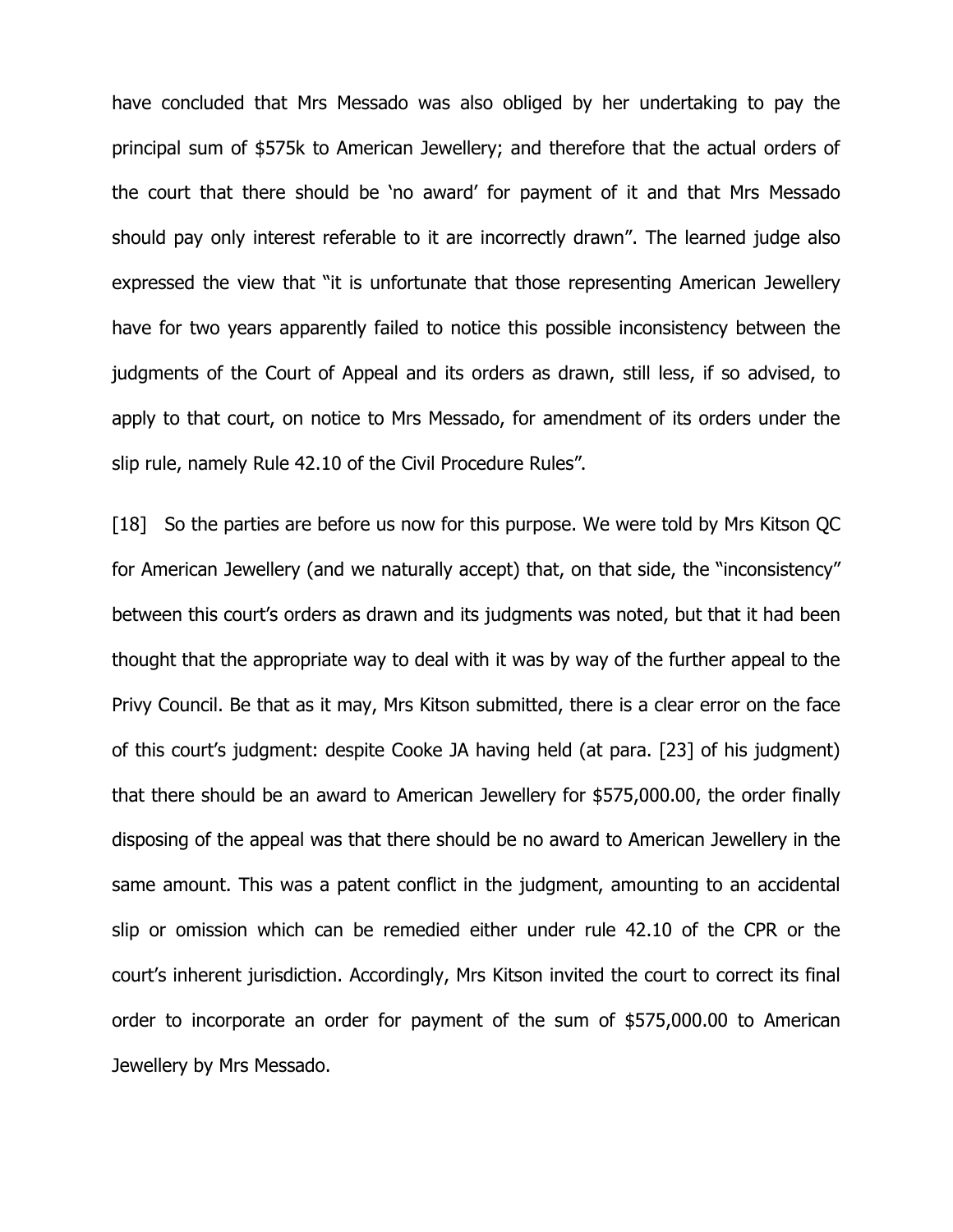[19] Miss Davis for Commercial told the court that her client's only interest in the appeal was to preserve this court's order that there should be no award in American Jewellery's favour against Commercial for payment of the sum of \$575,000.00. For this purpose, Miss Davis helpfully took the court through the judgment of the Board to demonstrate that this remained the position.

[20] Mr Jones for Mrs Messado urged us not to accede to the application. He submitted that, on a proper analysis of the claims made by American Jewellery in the court below; and the judgments of Beswick J in that court and Cooke and Harrison JJA in this court, there is no inconsistency in this court's orders.As for the statement of Cooke JA (at para. [23] of his judgment) that "[t]here should be an award to the  $1<sup>st</sup>$ appellant [American Jewellery] for \$575,000.00", upon which Mrs Kitson relied, Mr Jones submitted that, taken in its context, the learned judge was here doing no more than stating that this order, which was made by Beswick J, would not be upheld. In holding that Mrs Messado should pay interest on the \$575,000.00, Mr Jones submitted further, Cooke JA was concerning himself not with whether she ought to repay the principal amount, but rather with what would be an appropriate order to make in the circumstances by way of damages for breach of her undertaking to pay the balance purchase price upon completion. So, should the court now order Mrs Messado to pay the sum of \$575,000.00, Mr Jones concluded, it would in effect be revisiting its previous decision, which it has no power to do.

[21] In his judgment in *Bristol-Myers Squibb Co v Baker Norton* **Pharmaceuticals Inc & Anor** [2001] EWCA Civ 414, a decision of the English Court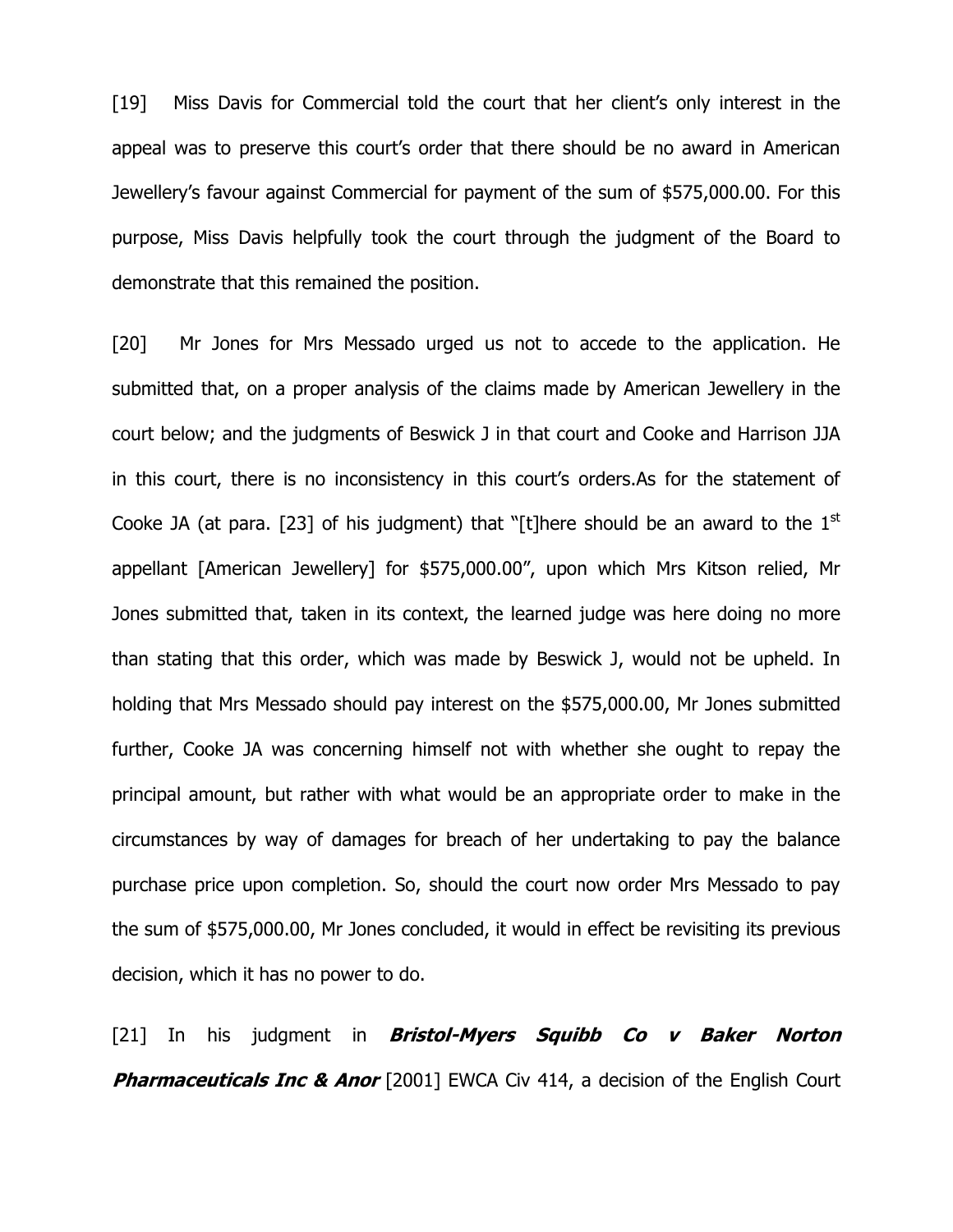of Appeal to which we were referred by Mrs Kitson, Aldous LJ restated (at para. 25)the well-established principle that "…the slip rule cannot enable a court to have second or additional thoughts…Once the order is drawn up any mistakes must be corrected by an appellate court".However, as the learned editors of the White Book 2009, to which we were referred by Mr Jones, make clear (at para. 40.12), "the Court has an inherent jurisdiction to vary its own order to make the meaning and intention of the Court clear and can use the slip rule to amend an order to give effect to the intention of the Court".

[22] A good example of an order as drawn not reflecting the court's true intention is Adam & Harvey Ltd v International Maritime Supplies Co. Ltd [1967] 1 All ER 533, to which Mrs Kitson also referred us. On an interlocutory appeal in that case, the Court of Appeal intimated that there should be no immediate taxation of costs. The appeal was allowed, with costs of the appeal and before the judge in the court below to the appellants. The order as drawn up provided that the costs of the proceedings before the judge should be the appellants' costs in any event and that the respondents should pay to the appellants their costs of the appeal, such costs to be taxed by the taxing master. The appellants applied for taxation of the costs of the appeal, though the action had not yet been tried. The respondents applied by motion under the slip rule to amend the order, so as to provide that the costs of the appeal should be the appellants' in any event. This application succeeded, the court holding that, as the order as drawn up gave the appellants a right to immediate taxation, though the action had not yet come on for trial, it did not express the intention of the court and it would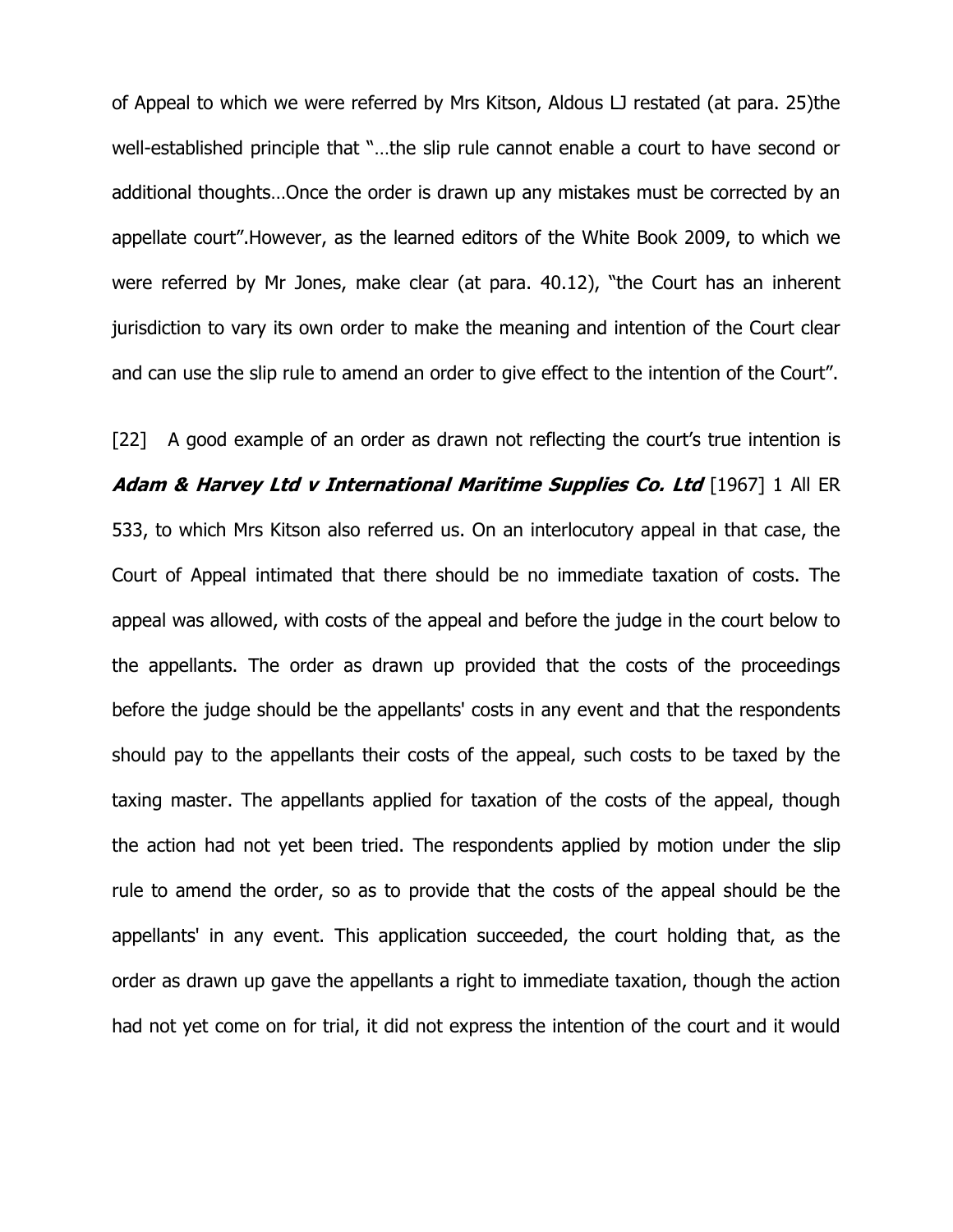therefore be amended as requested. Harman LJ gave the rationale for the decision in

these terms (at page 534):

"As far as I am concerned, I did not intend that there should be this exceptional order for payment of costs at once, but that costs should be in any event those of the successful appellant. That was the order which I intended to pronounce, and I thought that I had done so. I see, however, that there is some room for mistake owing to the fact that after I had made the observation which showed that I did not intend an immediate taxation, an application was made which could have had that result and was so interpreted by the learned associate. That is a slip which can be amended under RSC, Ord 20, r 11, because inadvertently the order as drawn did not express the intention of the court owing to a misunderstanding between the associate and the court which pronounced it. I am not blaming anybody for it, except perhaps myself for not being more vigilant in the matter. I am sure of what I intended and I think that we have jurisdiction to give effect to that intention, and I would so hold."

[23] The cases cited by Mrs Kitson also establish that, even where the requirements of the slip rule have been satisfied, the court nevertheless retains a discretion to refuse to make an order under it if something has intervened which would make it "inexpedient or inequitable to do so" (per Lord Pearson in Tak Ming Co. Ltd v Yee Sang Metal **Supplies Co.** [1973] 1 WLR 300, 306). Thus, for instance, "[t]he rights of third parties may have intervened, based upon the existence of the decree and ignorance of any circumstances which would tend to show that it was erroneous, so as to dis-entitle the parties to the suit or those interested in it to come at so late a period and ask for the correction to be made" (per Lord Herschell LC, in **Hatton v Harris** [1892] AC 547,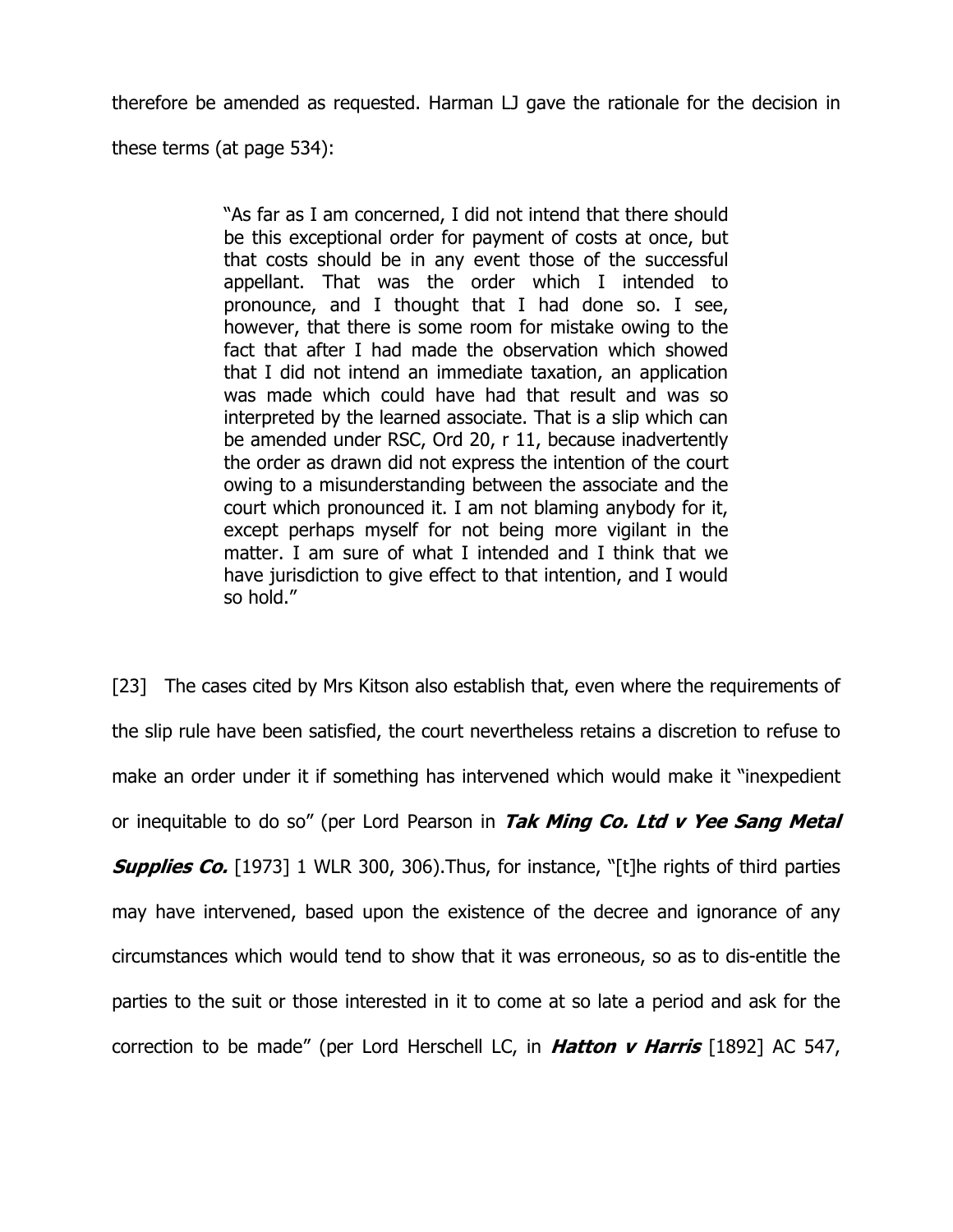558). But as David Neuberger QC (sitting as a deputy judge of the Chancery Division) observed in Re Brian Sheridan Cars Ltd [1995] BCC 1035, 1039, although  $-$ 

> "…it would be inappropriate to amend an order under the slip rule in such a way as would cause prejudice to the respondent…it seems clear, both on principle and on authority that the mere fact that there has been a substantial delay in applying to alter the order does not justify the application to alter being rejected, unless of course the alteration results in prejudice to the respondent."

[24] I accordingly approach this application on the basis that, despite the inherent jurisdiction of this court to correct or vary its own orders, so as to make the meaning and intention of the court clear and to give effect to that intention, it is a jurisdiction to be exercised mindful of the limitation that, by this means, the court is not enabled to have second or additional thoughts about the previous decision. Given that, in resisting this application, Mr Jones has not relied on any factors relevant to the question of discretion, the matter turns entirely, it seems to me, on what was the true meaning and intention of the judgments of this court, in particular the leading judgment of Cooke JA.

[25] Mrs Kitson urged on us Cooke JA's statement (at para. [23] of his judgment) that "[t]here should be an award to the  $1<sup>st</sup>$  appellant [American Jewellery] for \$575,000,00, as stated in paragraph (2) of the listing of the orders made". I am however inclined not to take this into account, mainly because I consider that, in its context, it is not free from ambiguity. On the one hand, it might be taken, as Mrs Kitson submitted, to be the clearest statement in the judgment that that amount was to be paid by Mrs Messado. But, on the other hand, there is, it seems to me, something to be said for Mr Jones'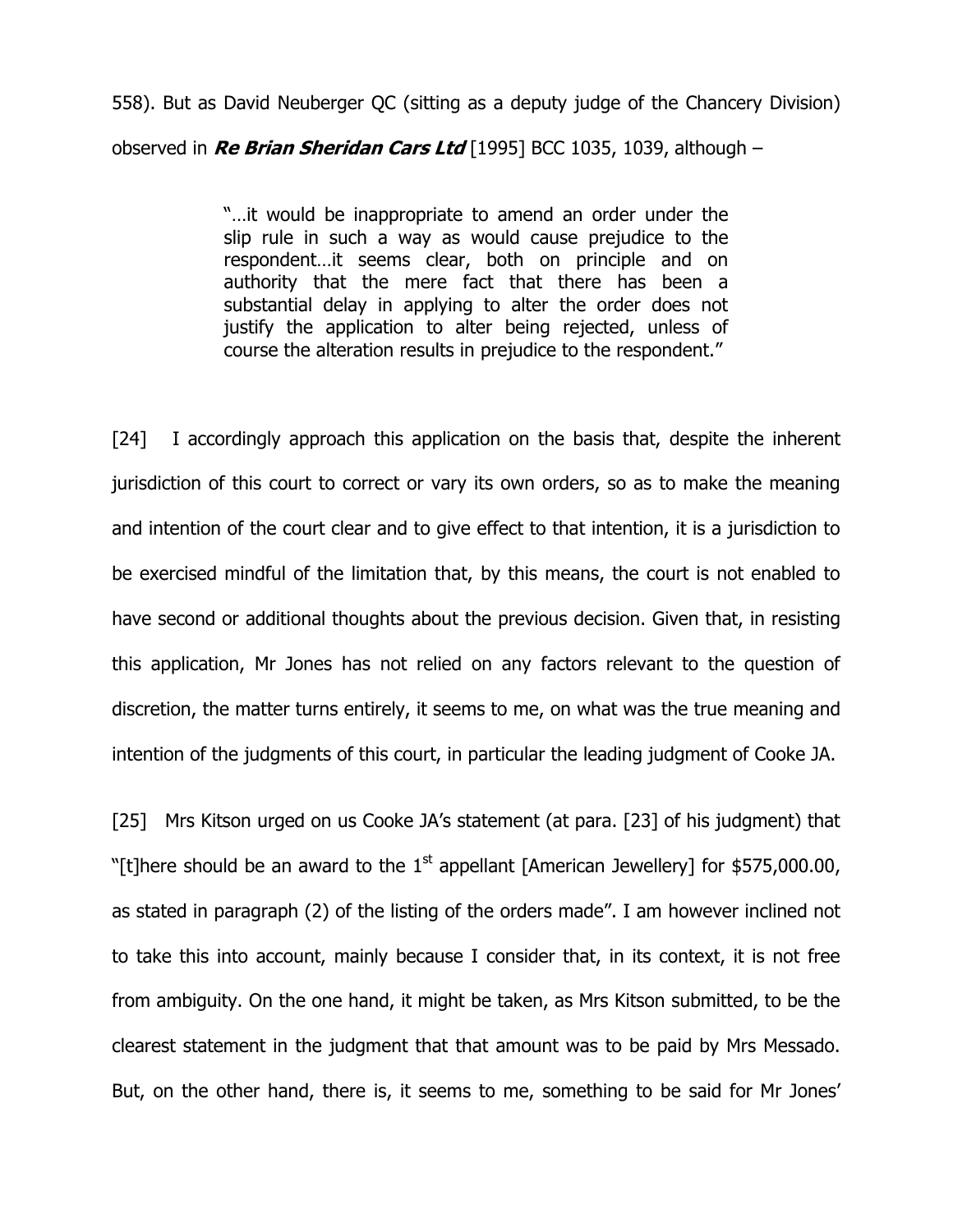contention that all that the learned judge was doing in that paragraph was to identify those areas of Beswick J's judgment with which he disagreed. The point gains some force, in my view, from Cooke JA's explicit reference to "paragraph (2) of the listing of the orders made", since it is clear that what he was referring to there was Beswick J's listing, paragraph (2) of which had included her order for payment of the \$575,000.00 by American Jewellery.

[26] But, putting this on one side, a number of other factors have impelled me to the conclusion that the intention of the court was, contrary to what its order as drawn says, to make an order that Mrs Messado should pay the sum of \$575,000.00 to American Jewellery by way of damages for breach of her undertaking.

[27] First, there is the clear inconsistency between the order that there should be no award for the payment of the \$575,000.00 to American Jewellery and the order that Mrs Messado should nevertheless pay interest on it. I find it difficult to understand why, if the court's intention was to make an award of damages for breach of the undertaking calculated by reference to interest on a principal amount of \$575,000.00 (as Mr Jones suggested was the case), it did not say so; particularly since, in the absence of an order that Mrs Messado was also liable to pay that amount, this would have  $-$  as it in fact does – carried with it the clear appearance of anomaly, requiring some justification or explanation.

[28] Second, there is Cooke JA's clear statement, to which Lord Wilson also referred, that "[t]here is a breach of undertaking in respect of the payment of this amount" (para.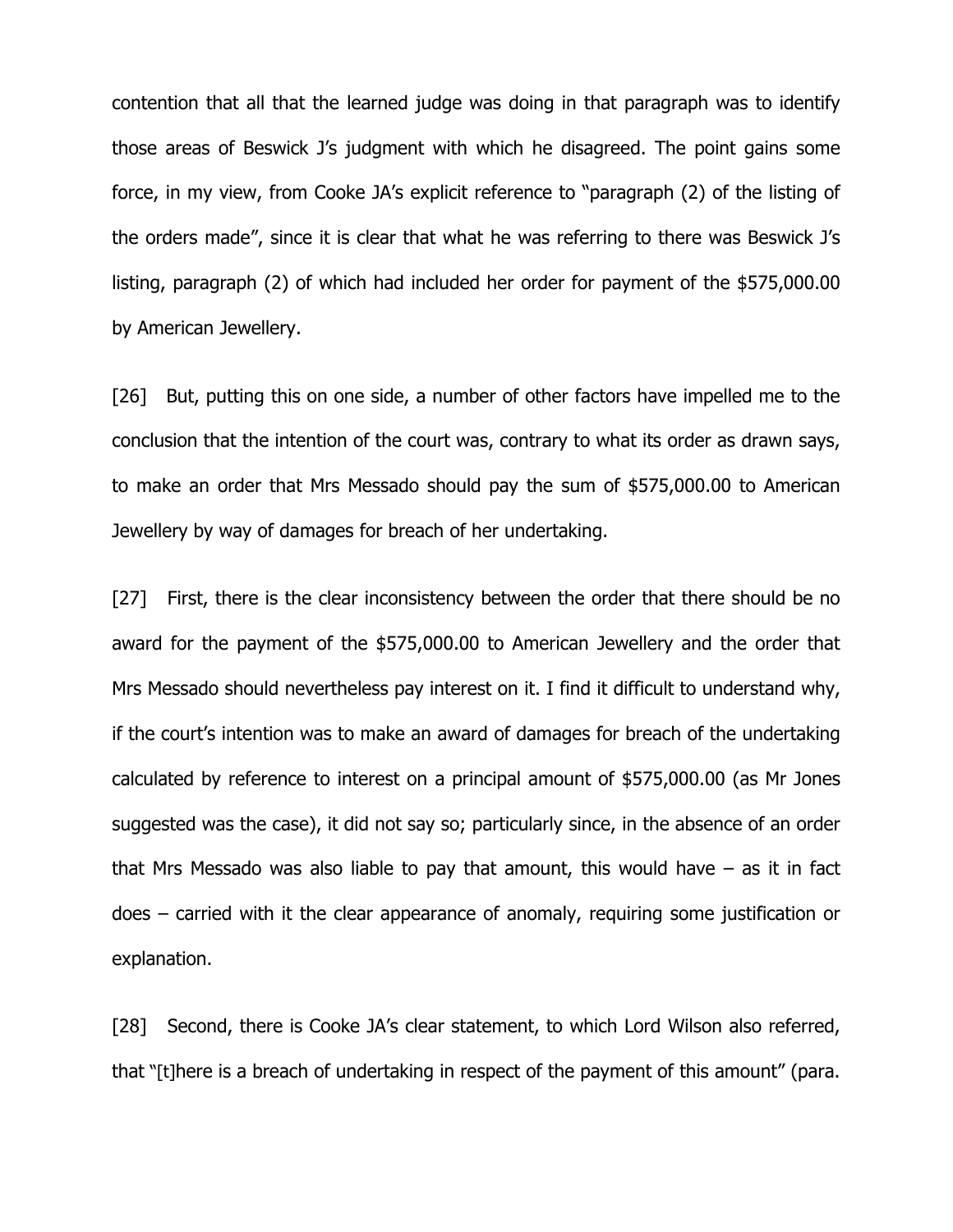[15] of the judgment). Making good the breach by an order for payment of the amount to the aggrieved party would seem to be the obvious way of redressing the breach.

[29] Third, after stating that, if this sum had in fact been paid since action was filed, interest on it should be calculated on similar terms as on the late payment of the \$2,000,000.00 and the \$388,402.18, from 25 June 2000 to the date of payment, Cooke JA made the further observation that "[t]hese late payments and non-payment lead to the breach of an undertaking rather than to a breach of contract by the purchaser". It seems to me that the "non-payment" referred to here could only be a reference to the \$575,000.00.

[30] And fourth, there is Cooke JA's statement (at para. [23], also pointed out by Lord Wilson) that the sum of \$575,000.00, "which I agree was wrongly deducted ought properly to be considered in the claim in respect of the breach of professional undertaking". Taken in its overall context, it seems to me that this must have been an indication of the learned judge's view that, although the agreement struck by the parties through their lawyers to deduct the \$575,000.00 from the balance purchase price meant that the court could not order that it be paid by American Jewellery, payment of the sum nevertheless remained a live issue in respect of the claim for a breach by Mrs Messado of her undertaking.

[31] I confess that I have not found this to be an easy matter to resolve. Indeed, as counsel may well recall, during the hearing of the application I was particularly struck by the fact that the result for which Mrs Kitson contended would mean that, despite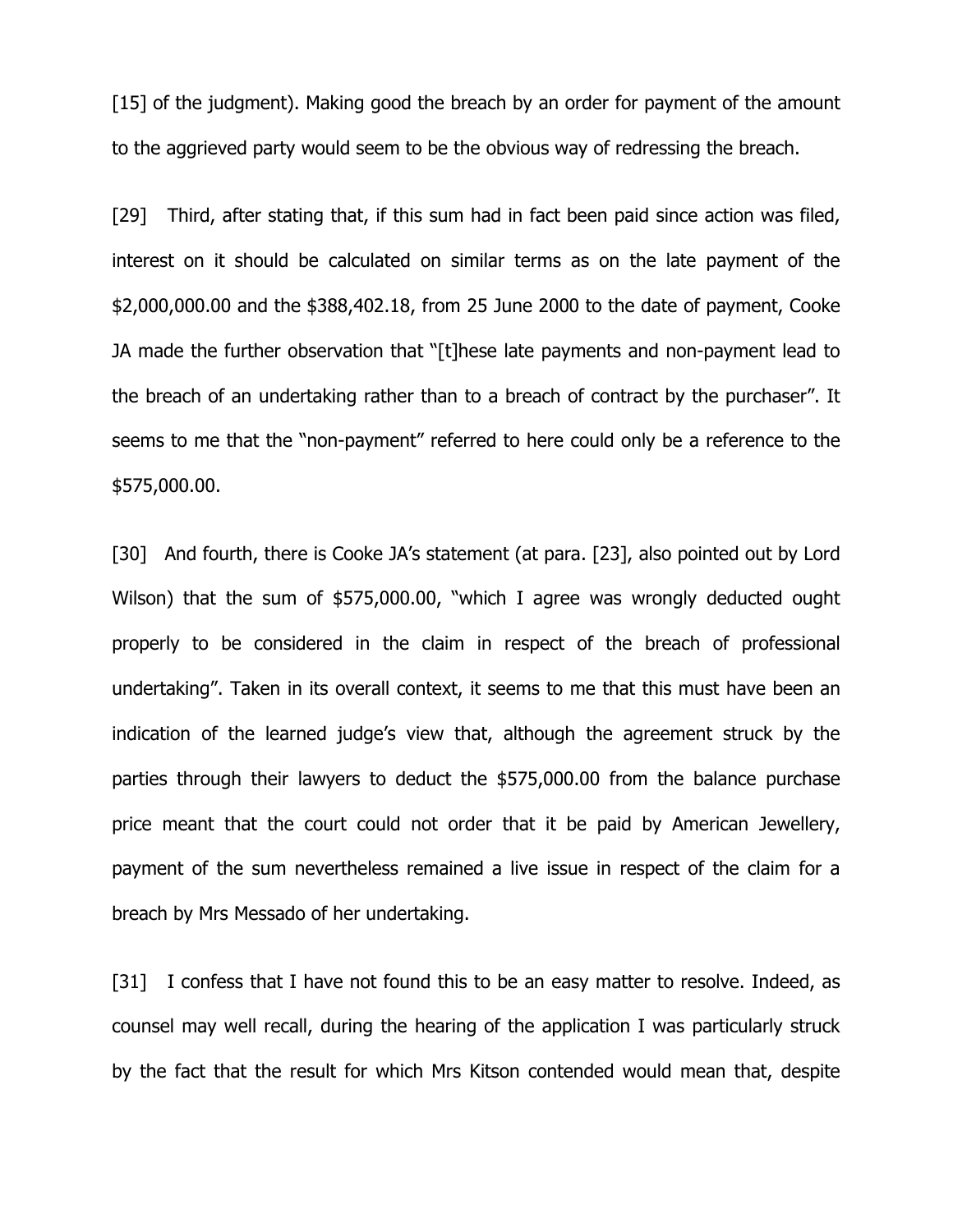Commercial, by virtue of the agreement arrived at on its behalf by Mrs Messado, not having any liability to pay the sum of \$575,000.00, Mrs Messado herself would be liable to pay it. But this is, of course, no part of the court's business at this stage: what we are now concerned with is what order the court which heard this appeal intended to and did make, and not with any view that this court might have as to the justice or otherwise of that order. So while the consequence that would flow from one view or the other may have some relevance as a measure of what the court might have intended, where that intention is clear, as it appears to me to be in this case, it is that intention that must prevail. It is in any event necessary to keep in mind, it seems to me finally, that, as Cooke JA was at pains to emphasise, there is a clear difference between monies payable by virtue of contract and any order that the court may make as damages for breach of a professional undertaking.

[32] I would therefore grant the application as prayed. I would propose that this court should make an order, in substitution for paragraphs (i) and (ii) of the order set out at para. [16] above, in the terms indicated below (with the amendments to the original order shown in bold type):

- (i) There shall be no award **for payment** to the  $1<sup>st</sup>$ appellant of the sum of \$575,000.00 by the  $1^{st}$  and  $3^{rd}$ respondents.
- (ii) The  $4<sup>th</sup>$  respondent shall pay to the  $1<sup>st</sup>$  appellant as damages for breach of undertaking, (a) the sum of **\$575,000.00 and (b)** interest on the sum of \$388,402.18 from 23 June to 29 August 2000, on the sum of \$2,000,000.00 from 23 June 2000 to 18 July 2000 and on the sum of \$575,000.00 from 25 June 2000 to the date of payment. Interest is to be paid at a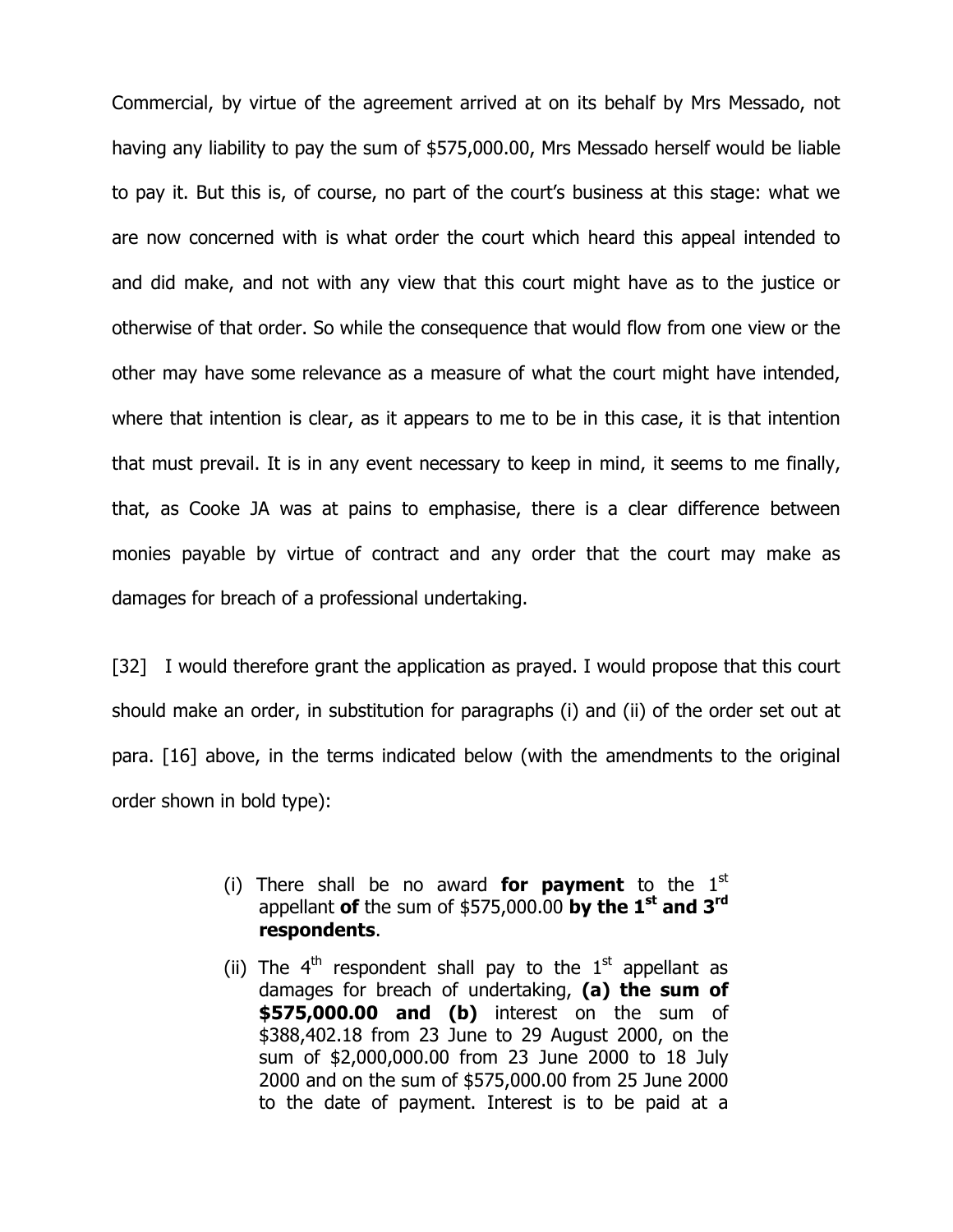commercial rate to be determined either by agreement within 30 days of the date of delivery of this judgment or by the Registrar of the Supreme Court/Court of Appeal.

[33] Finally, as regards the costs of this application, my distinct inclination is that there should be no order as to costs, given the fact that blame (if that is the right word) for the imperfection of the orders of the court as drawn cannot be laid at the feet of either party. But, in the event that either party wishes to seek a different order, I would propose that the court fix a schedule for them to be heard on the point in writing and for the matter to be disposed of by the same means without any further hearing.

### DUKHARAN JA

[34] I have read the draft judgment of my brother Morrison JA and agree with his reasoning and conclusion. There is nothing that I wish to add.

### BROOKS JA

[35] I have read, in draft, the judgment of Morrison JA. I agree with his reasoning, conclusion and proposed order and have nothing to add.

#### MORRISON JA

#### ORDER

(1) Application granted. The following order is substituted for paragraphs (i) and (ii) of the order made by this court on 1 October 2010 (with the amendments to the original order shown in bold type):